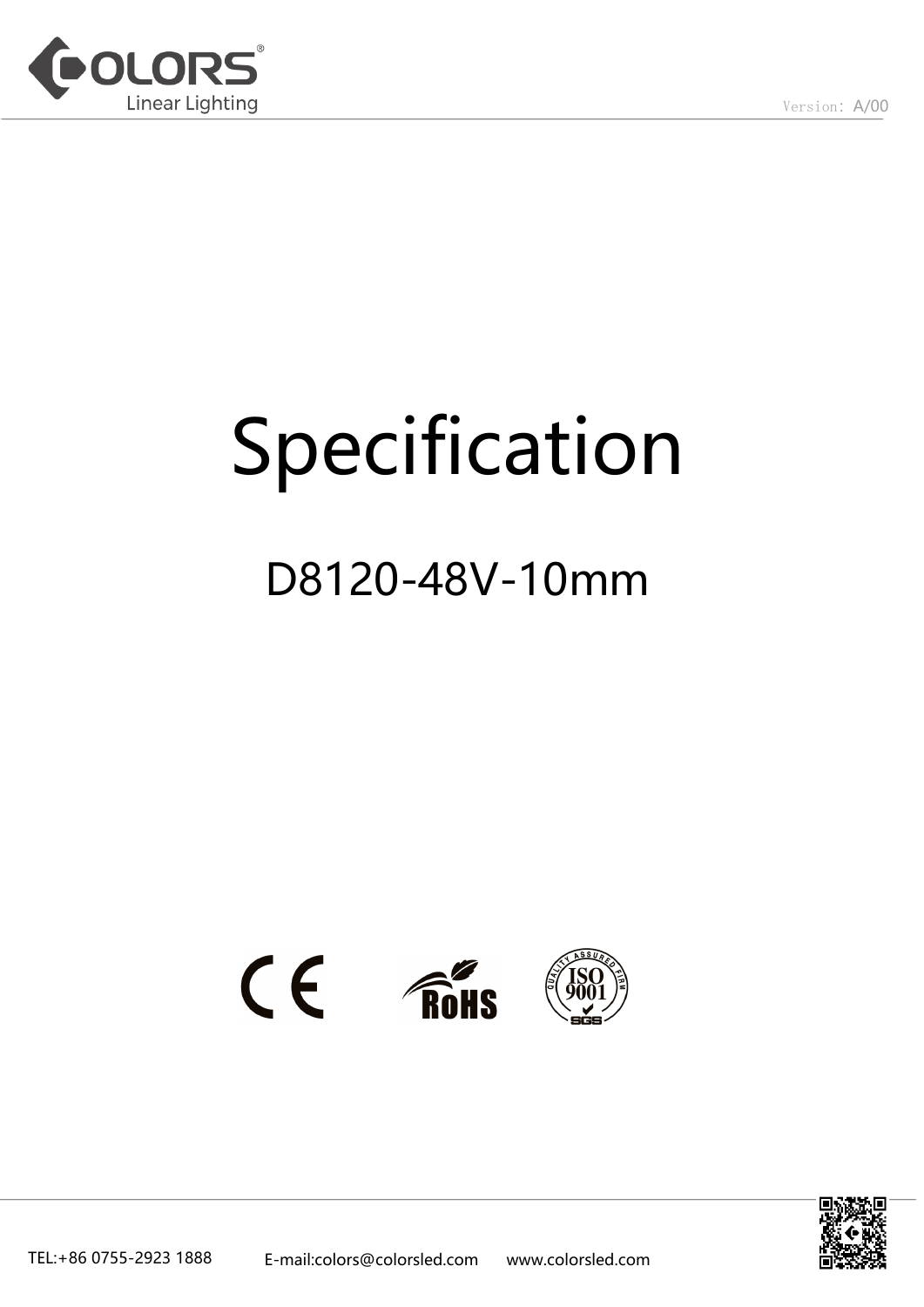

#### ▼General description

- ●Max.length is 30 meters driven by one end
- ●strips is of lower current with 48V input, better for longer wire connection
- ●ultra long application with less power feed,high cost efficiency for project system
- ●With life span over 36000H Ta:  $-25~-40°C$ ; Tc: 75°C (max)

※Max.length: 30000mm

▼Dimension

# Call Call **CELORED BY**

#### Cutting unit: 4leds/33.33mm Cutting unit 33.33mm LED pitch: 8.33mm Min. bend diameter:Φ60mm Mounting: 3M tape  $R_{min} = 60$ mm  $8.33mm$  8.33mm 8.33mm IP: IP20/IP65/IP67/IP68 ※Warranty: 5years NO/IP20 NANO/IP65 **ET/IP67 EF/IP68** Flux out:  $622.2$  lm  $- / + 180$  $-150$ 150  $71.50, 273.01x$ 321.43cm  $1\pi$  $2\pi$ 17.88,68.251x 642.86cm  $-120$ 120 964.29cm  $7.945, 30.331x$  $3\pi$ 4.469,17.061x 1285.72cm  $-90$ 90 s. 2.860.10.921x 1607.15cm 60 1.986, 7.5831x 1928.59cm 61 1.459.5.5711x 2250.02cm  $7<sub>\pi</sub>$  $-60$ 60 180  $1.117.4.2651x$  $8\pi$ 2571.45cm UNIT:cd 240  $CO/180, 116.2$  $0.8827, 3.3701x$ 2892.88cm  $9<sub>π</sub>$  $-$  C90/270,116.7  $-30$  $30<sup>-</sup>$ 300  $0.7150, 2.7301$ 3214.31cm  $10m$  $0$ <br>AVERAGE BEAM ANGLE (50%) : 116.4 DEG Angle:116.22deg Eavg, Emax Diameter Height Photometric of 1M strip AAI Figure ※Max.length data is based on 10% voltage drop ※Warranty is based on indoor use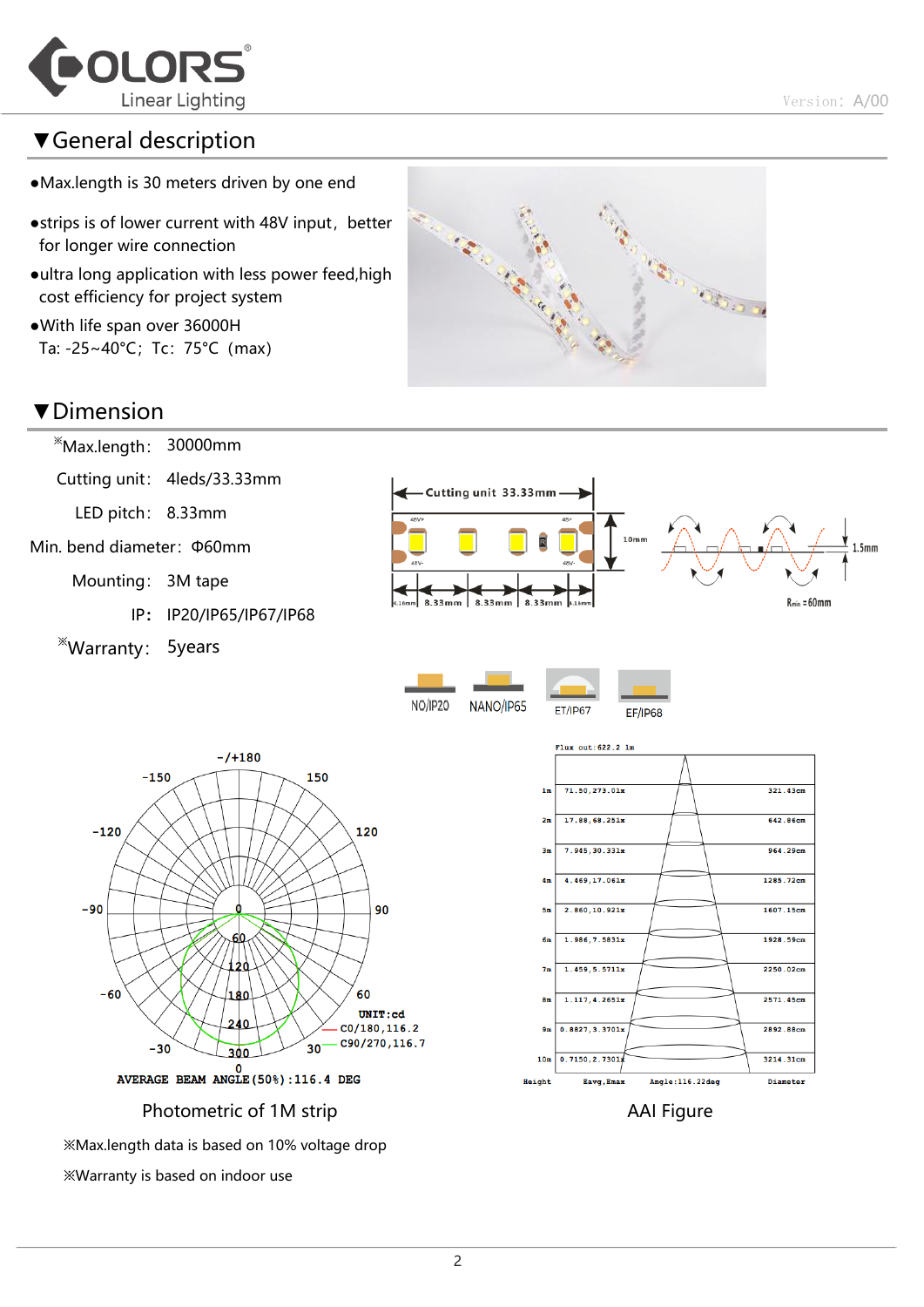

Version: A/00

#### ▼Electronic & output data

| Input voltage: DC48V                                                          |                                     |            |                  | Rated current: 0.183A(1m) /4.33A(30m) |                            |  |  |  |
|-------------------------------------------------------------------------------|-------------------------------------|------------|------------------|---------------------------------------|----------------------------|--|--|--|
|                                                                               | Typical Powe: 8.8W(1m) /207.8W(30m) |            | CRI: >90         |                                       |                            |  |  |  |
| Max.power: 9.6W                                                               |                                     |            |                  | On-off times: 10000 (test times)      |                            |  |  |  |
| Power range: $8 \sim 9.6W$                                                    |                                     |            | Copper foil: 3oz |                                       |                            |  |  |  |
| <b>CRI</b>                                                                    | Color                               | <b>CCT</b> | Lumen(lm)        | Im/W                                  | Energy<br>efficiency class |  |  |  |
| Ra > 90                                                                       | <b>SW</b>                           | 2700K      | 780              | 89                                    | G                          |  |  |  |
| Ra > 90                                                                       | <b>WW</b>                           | 3000K      | 830              | 94                                    | F                          |  |  |  |
| Ra > 90                                                                       | <b>NW</b>                           | 4000K      | 860              | 98                                    | F                          |  |  |  |
| Ra > 90                                                                       | <b>DW</b>                           | 5000K      | 860              | 98                                    | F                          |  |  |  |
| Ra > 90                                                                       | W                                   | 6000K      | 830              | 94                                    | F                          |  |  |  |
| 1. The tolerance of output data can be vary up to 15%                         |                                     |            |                  |                                       |                            |  |  |  |
| 2.the output data tested according to IES TM-30-15                            |                                     |            |                  |                                       |                            |  |  |  |
| 3.the output data is based on IP20/1 merter, data of 5m in only for reference |                                     |            |                  |                                       |                            |  |  |  |
| 4.IP protection process leads changes to size, CCT and luminous flux          |                                     |            |                  |                                       |                            |  |  |  |

#### ▼**W-L graph**:**The power less than the rating can be customized**

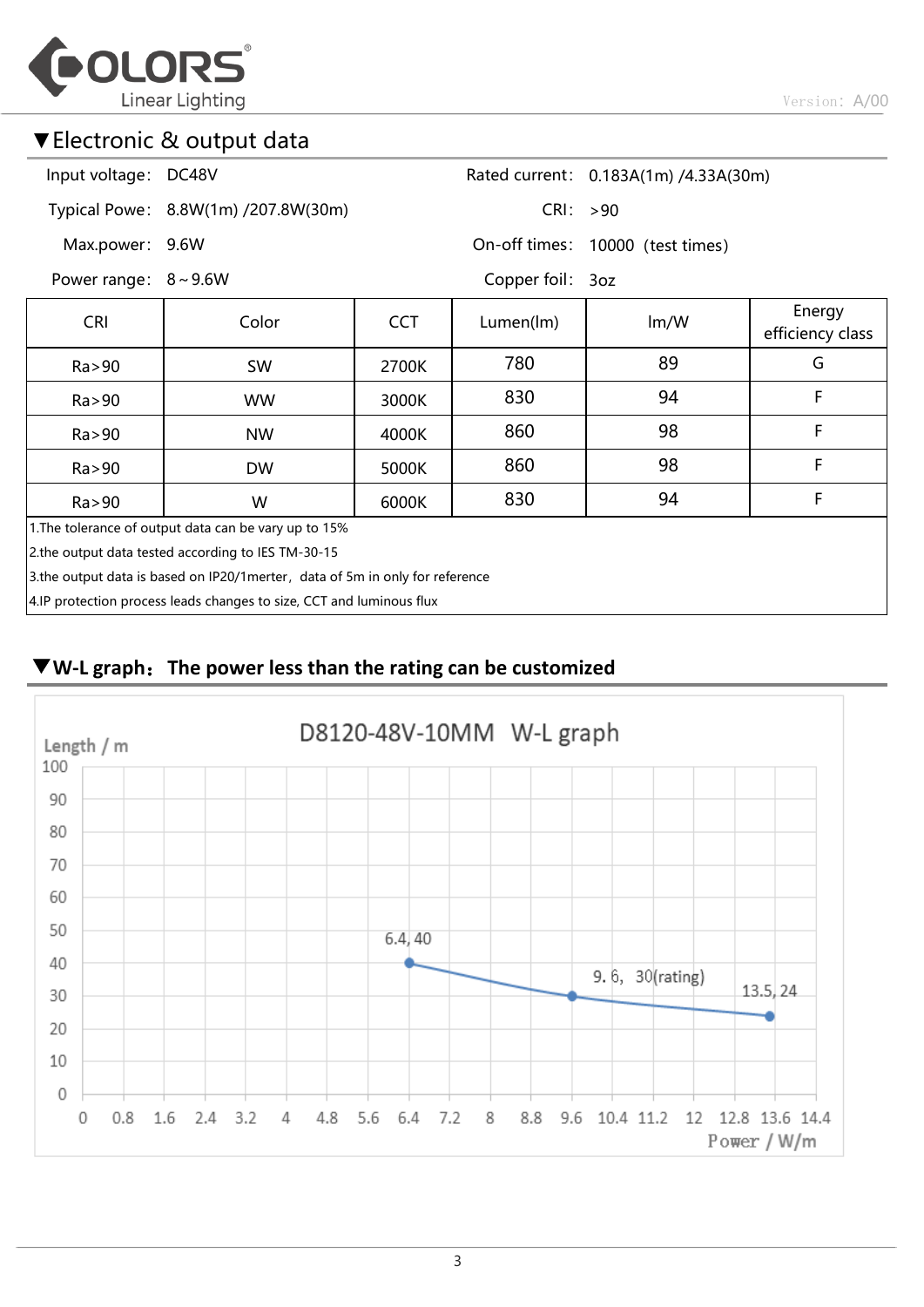

#### ▼I-L graph:9.6W/m



▼BIN



0.285 0.295 0.305 0.315 0.325 0.335 0.345 0.355 0.365 0.375 0.385 0.395 0.405 0.415 0.425 0.435 0.455 0.455 0.455 0.475 0.485 0.495 0.505 0.515 0.525 0.535 0.545 0.555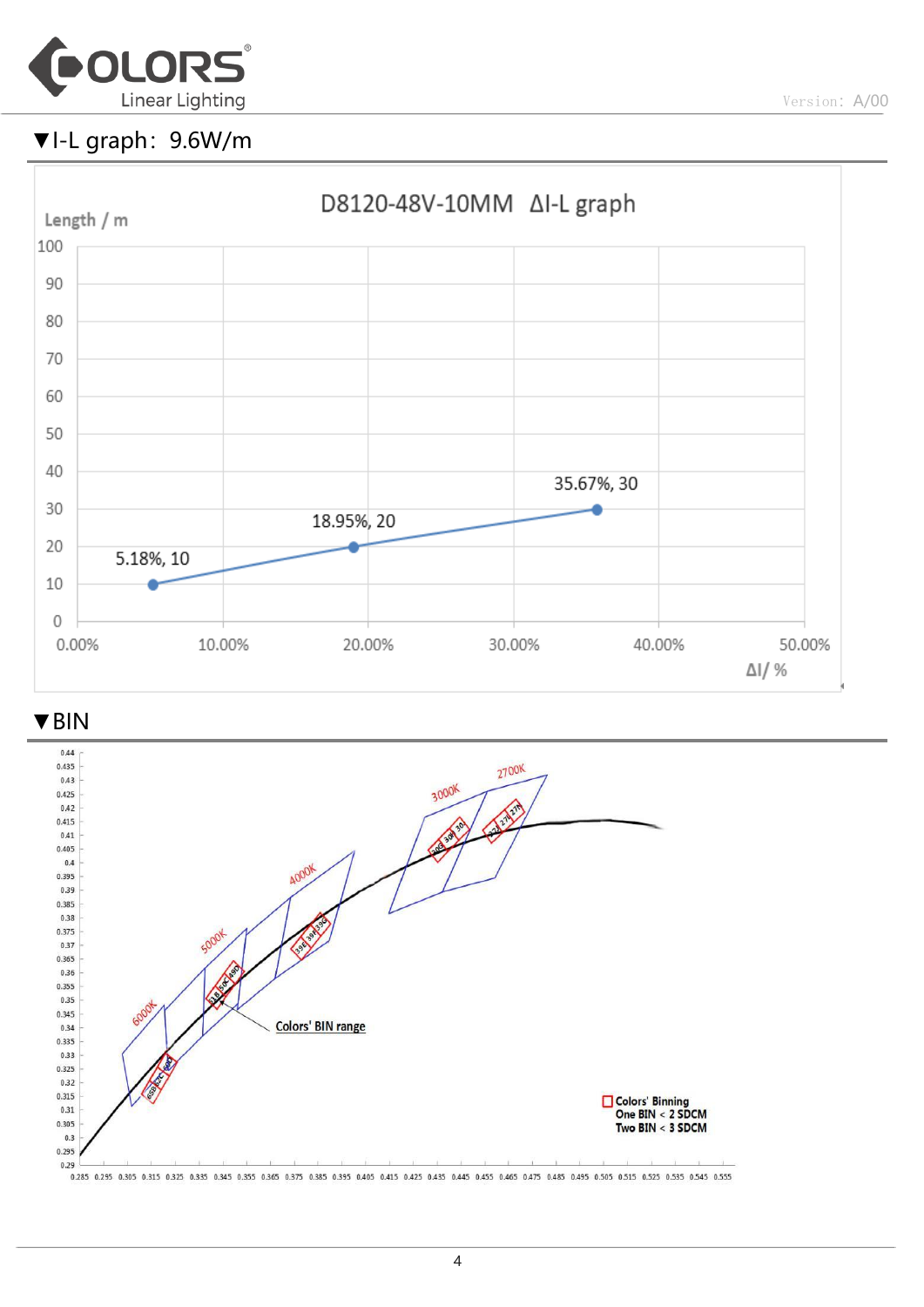

#### ▼IP Process

| <b>IP Process</b> | Picture        | description              | <b>Size</b>  | optional CCT/color for finished<br>product | lumen<br>output rate |
|-------------------|----------------|--------------------------|--------------|--------------------------------------------|----------------------|
| <b>NO</b>         | <b>NO/IP20</b> | No proof                 | $10mm*1.5mm$ | 2700K/3000K/4000K/5000K/600<br>0K          | 100%                 |
| <b>NA</b>         | NANO/IP65      | Nano-proof               | $10mm*1.5mm$ | 2700K/3000K/4000K/5000K/600<br>0K          | 98%                  |
| ET                | <b>ET/IP67</b> | <b>Extrusion tube</b>    | $12mm*4.8mm$ | 2700K/3000K/4000K/5000K/600<br>0K          | 88%                  |
| EF                | <b>EF/IP68</b> | <b>Extrusion filling</b> | 12mm*5mm     | 3400K/3850K/5800K/8750K/150<br>00K         | 86%                  |

#### ▼Accessories Information

| Name                          |  | Picture | Code            | description                                                                                                 |
|-------------------------------|--|---------|-----------------|-------------------------------------------------------------------------------------------------------------|
| Connector for<br>wire and FPC |  |         | 94-03-00-0037   | 10mm width, 2PIN connector of wire and<br>FPC, suitable for white color strip,<br>NO/NA, 2PIN wire 18-22AWG |
| Connector for<br>FPC and FPC  |  |         | 94-42-621020004 | 10mm width, 2PIN connector of FPC and<br>FPC, suitable for white color strip, NO/NA                         |
| Slim<br>connector             |  |         | 94-03-00-0064   | TSC-10-2, suitable for 10mm fpc to fpc<br>connection, IP20, 2pin, 10pcs per bag                             |
| FPC with wire                 |  |         | 94-03-00-0067   | wire connection when using together with<br>TSC-10-2, IP20, 2PIN, 10PCS per bag                             |
| <b>Fixed Clip</b>             |  |         | 94-02-00-0003   | Silicone clip, screw: PA 3*8mm, suitable for<br>10mm FPC, EH/EF/ET strip                                    |
| <b>Fixed Clip</b>             |  |         | 94-02-00-0016   | Fixed clip, transparent, 3*8mm self-tapping<br>screws, suitable for 10mm FPC, NO/NA LED<br>strip            |
| Silicone end<br>cap set       |  |         |                 | including end cap and plug, suitable for<br>10mm FPC, EH/ET/EF silicone extrusion strip                     |
| Mounting<br>groove            |  |         | 94-02-00-0025   | Transparent PVC mounting groove, suitable<br>for 10mm FPC, silicone extruded EF/ET strip                    |
| Stopper glue                  |  |         |                 | Silicone gel, suitable for ST/ET/EH/EF/SF<br>waterproof LED strip                                           |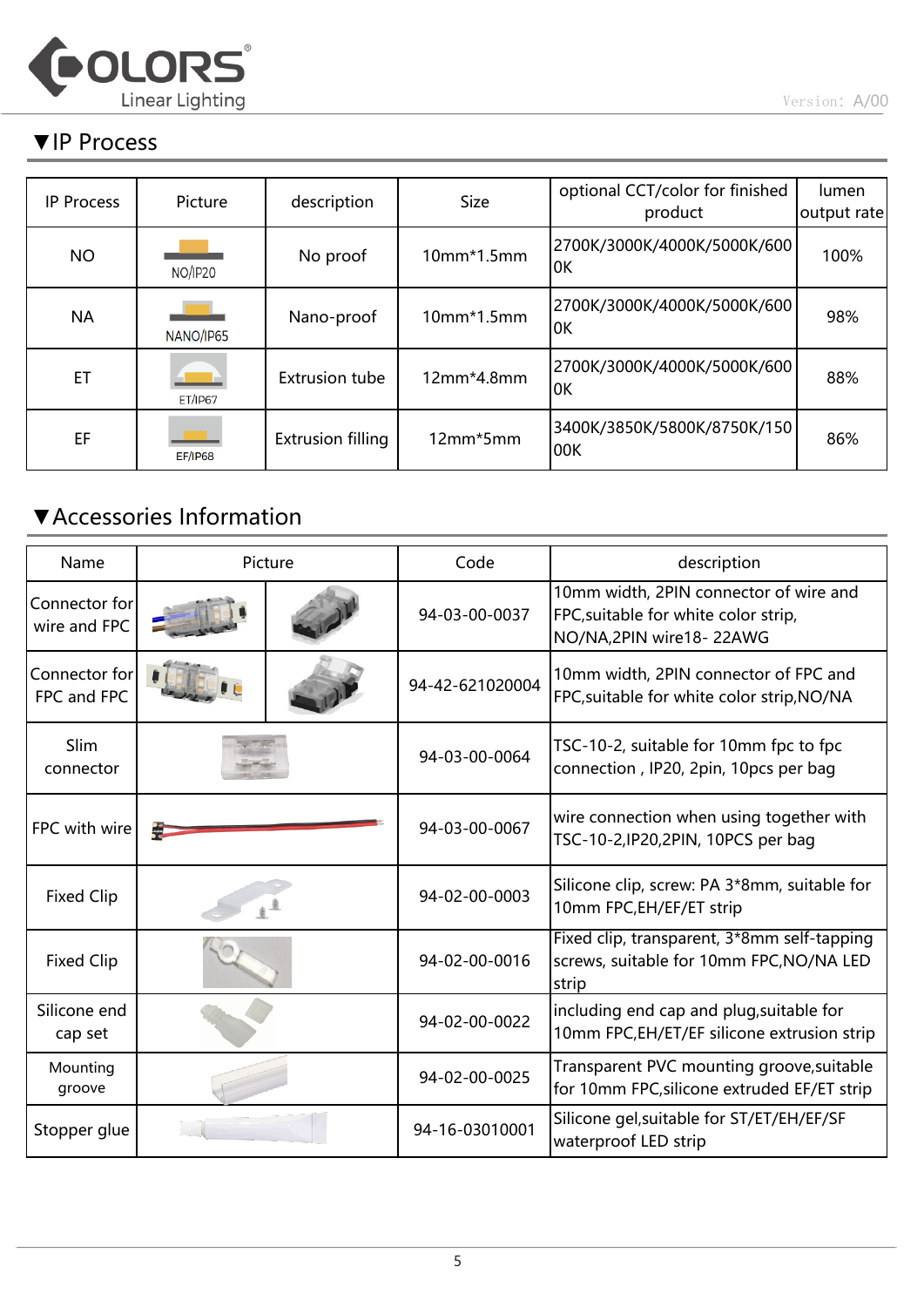

| DC48V<br>Switching<br>power supply<br>$(non-$<br>waterproof) | $\circledcirc$                       | 22-01-00-0259 | Mode:LRS-350-48\Input voltage AC90-132V<br>or AC180-264V\Output voltage<br>DC48V\Rated current 7.3A\ Non water-<br>proof\Non-dimming |
|--------------------------------------------------------------|--------------------------------------|---------------|--------------------------------------------------------------------------------------------------------------------------------------|
| DC48V<br>Waterproof<br>electronic LED<br>driver              | <b>THE REAL PROPERTY AND INCOME.</b> | 22-01-00-0270 | Mode:HLG-480H-48B\Input voltage AC90-<br>305V\Output voltage DC48V\Rated current<br>10A\IP67\Trinity dimming                         |

#### ▼Order Code Formats

|   | 1: Category                       | 2: LED<br>3: LED/m |             |                         | 4: Voltage             |     | 5:FPC Width |                             | 6: IP Process                 | 7: CRI    |                          | 8: CCT           |      |           |       |
|---|-----------------------------------|--------------------|-------------|-------------------------|------------------------|-----|-------------|-----------------------------|-------------------------------|-----------|--------------------------|------------------|------|-----------|-------|
| D |                                   | 8                  | 2835        | 120                     | <b>120 LED</b>         | 48  | 48V         | 10                          | 10mm                          | <b>NO</b> | <b>NO</b>                | 9                | > 90 | SW        | 1900K |
|   |                                   |                    |             |                         |                        |     |             |                             |                               | <b>NA</b> | <b>NANO</b>              |                  |      | <b>WW</b> | 2300K |
|   |                                   |                    |             |                         |                        |     |             |                             |                               | <b>ET</b> | <b>Extrusion tube</b>    |                  |      | <b>NW</b> | 2700K |
|   |                                   |                    |             |                         |                        |     |             |                             |                               | EF        | <b>Extrusion filling</b> |                  |      | <b>DW</b> | 3000K |
|   |                                   |                    |             |                         |                        |     |             |                             |                               |           |                          |                  |      | W         | 3500K |
|   |                                   |                    |             |                         |                        |     |             |                             |                               |           |                          |                  |      |           |       |
|   |                                   |                    |             |                         |                        |     |             |                             |                               |           |                          |                  |      |           |       |
| D |                                   |                    | 8           |                         | 120                    |     | 48          |                             | 10                            |           | <b>NO</b>                | 9                |      |           | SW    |
|   | 9: Silk Printing 10: Entery cable |                    |             |                         | 11: Wire type          |     |             |                             | 12: Wire length 13: Tape type |           | 14: Label Type           | 15: Strip Length |      |           |       |
| N | Neutral                           | $\mathsf S$        | Single      | $\overline{\mathsf{A}}$ | red and black<br>cable | 012 | 12cm        | W                           | White 3M                      | C         | <b>COLORS</b>            | 3000             | 30m  |           |       |
| C | <b>COLORS</b>                     | D                  | Doubel      | B                       | SM-male wire           | 020 | 20cm        |                             | Y Yellow 3M                   | S         | Customized               |                  |      |           |       |
| S | Customized X                      |                    | Nothing     | C                       | SM-female<br>wire      | 050 | 50cm        | $\mathsf{R}$                | Red tape                      |           |                          |                  |      |           |       |
|   |                                   |                    |             | X                       | Nothing                | 100 | 100cm       | X                           | Nothing                       |           |                          |                  |      |           |       |
|   |                                   |                    |             |                         |                        | 0   | Nothing     |                             |                               |           |                          |                  |      |           |       |
|   |                                   |                    |             |                         |                        |     |             |                             |                               |           |                          |                  |      |           |       |
|   | N                                 |                    | $\mathsf S$ |                         | A                      |     | 012         |                             | W                             |           | $\mathsf C$              | 3000             |      |           |       |
|   |                                   |                    |             |                         |                        |     |             | D81204810NO-9SWNSA012WC3000 |                               |           |                          |                  |      |           |       |

### ▼Packing

#### Engineering packaging of ET(IP67)/EF(IP68) (free-soldering end caps with 40 cover per box could be ordered separately if needed)